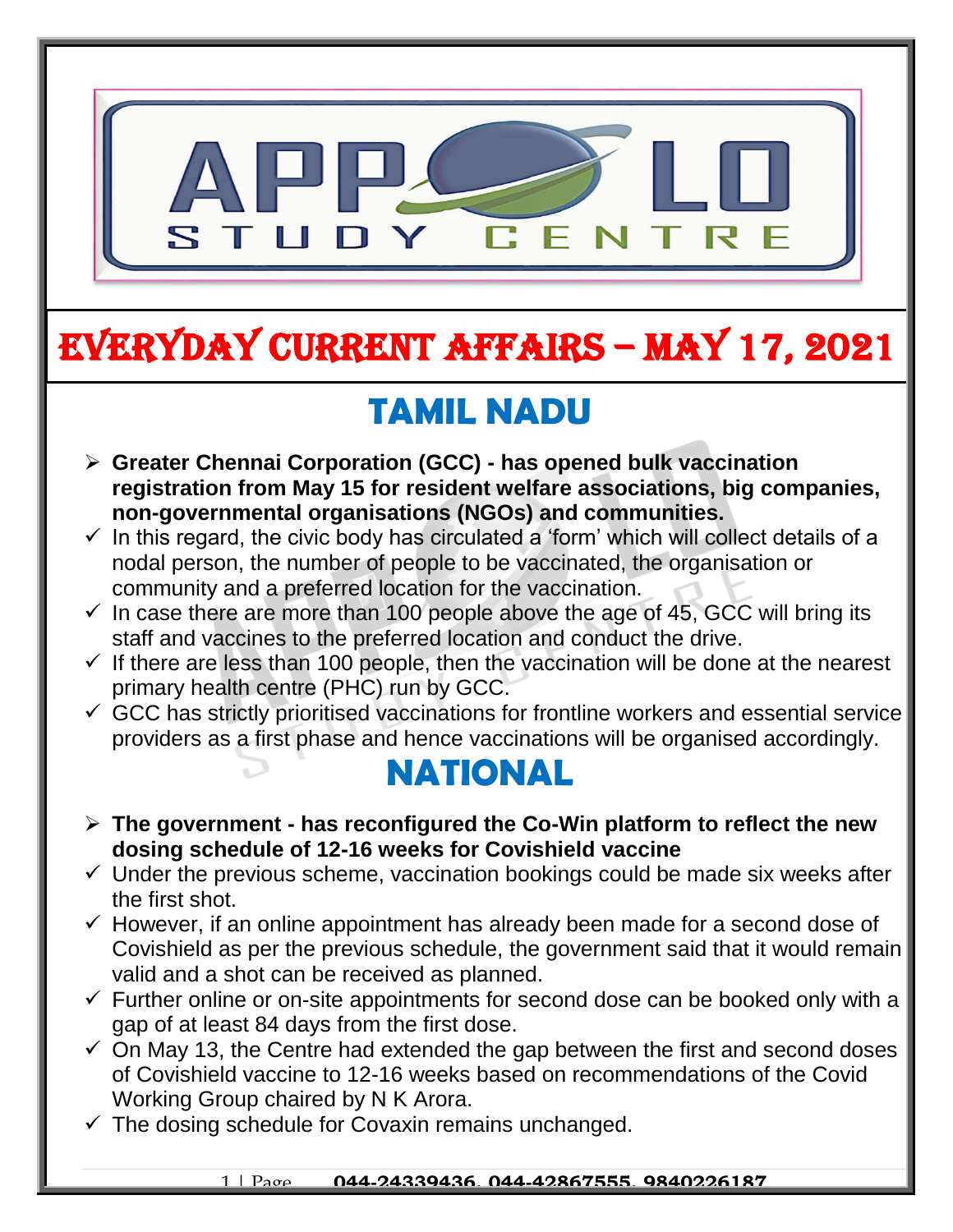- **On May 16, the Centre - issued new guidelines for containment of Covid-19 virus in peri-urban and rural areas across the country**
- $\checkmark$  Considering the spread of infection in villages, the centre decided to strengthen primary level healthcare infrastructure at all levels to intensify Covid-19 response
- $\checkmark$  The health ministry released the 'SOP on Covid-19 Containment and Management in Peri-urban, Rural & Tribal areas'.
- $\checkmark$  The Centre also advised planning a minimum 30-bedded Covid Care Centre in such areas for asymptomatic cases with co-morbidities or mild cases where home isolation is not feasible.
- $\checkmark$  Besides, provisions for RAT testing should be made at all public health facilities including sub-centres or health and wellness centres and primary health centres.
- $\checkmark$  Further, heath workers are advised to carry out periodic active surveillance in every village for influenza-like illness/ severe acute respiratory infections (ILI/SARI)
- $\checkmark$  Symptomatic cases can be triaged at village level by teleconsultation with community health officer (CHO)
- $\checkmark$  Alternatively, cases with comorbidity or low oxygen saturation should be sent to higher centres.
- **On May 16, Tauktae - intensified into a "very severe" cyclonic storm and remained on course to hit Gujarat coast as a strongest cyclone since 1998**
- $\checkmark$  The cyclone is predicted to make landfall between the UT of Diu and Mahuva in Bhavnagar on May 18.

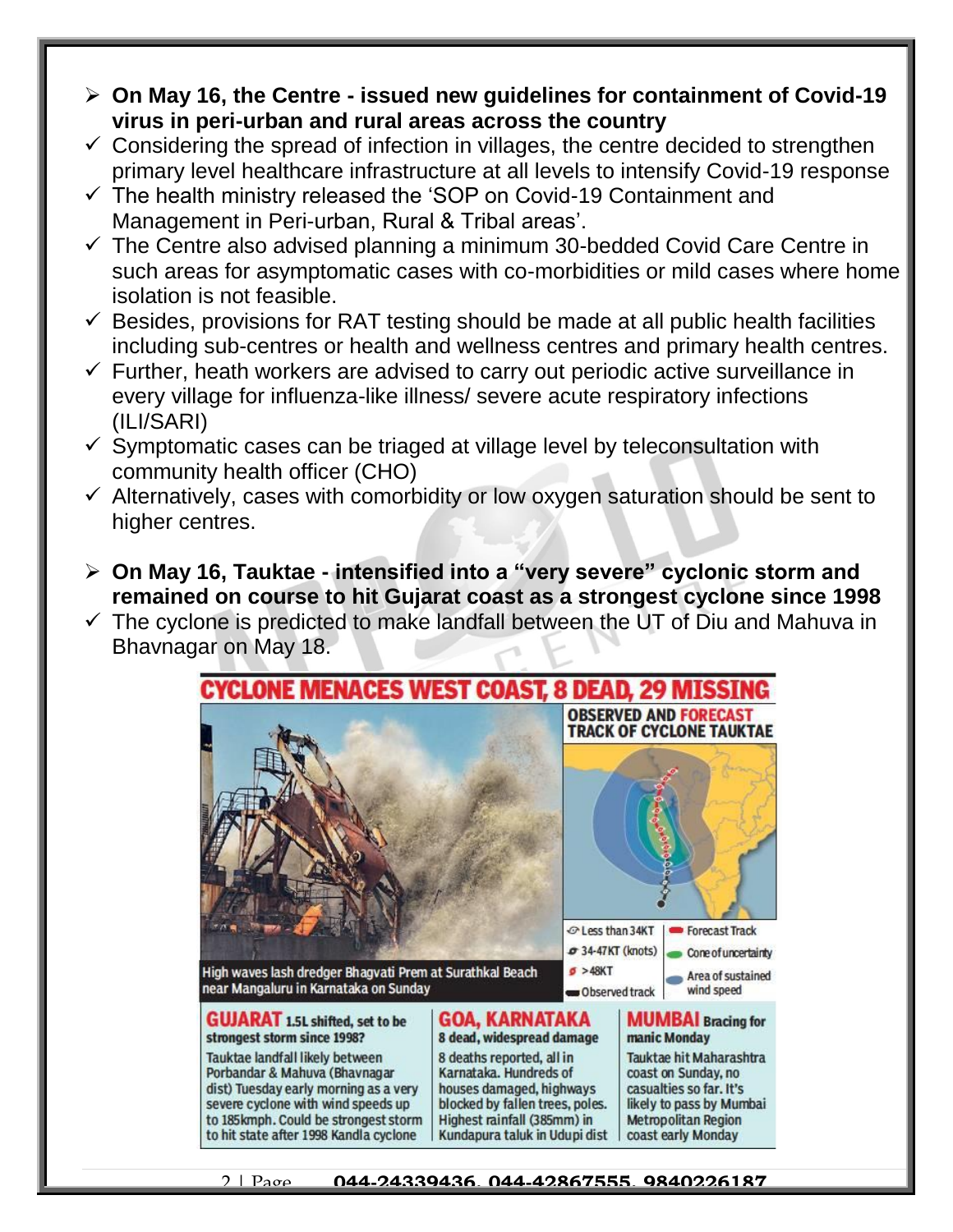- $\checkmark$  Tauktae Myanmarese term for lizard "gecko" is estimated to arrive with wind speeds of 155-165 kmph, gusting up to 185kmph, according to the IMD.
- $\checkmark$  It is expected to reach the Gujarat coast on May 17 and cross the areas between Porbandar and Mahuva by dawn the next day.
- $\checkmark$  The major impact of the projected landfall will be felt in Porbandar, Amreli, Junagarh, Gir Somnath, Botad and Bhavnagar districts.
- $\checkmark$  With the aim of zero human casualty, 44 NDRF teams, assisted by SDRF and fire brigade personnel, have been deployed along coastal areas for rescue and relief work
- **British oil major, Cairn Energy - has identified \$70 billion of overseas Indian assets for potential seizure to collect \$1.7 billion due from the government**
- $\checkmark$  If successful, this puts India alongwith Pakistan and Venezuela which also faced similar enforcement action over failure to pay arbitration awards.



- $\checkmark$  The assets identified range from Air India's aircraft to vessels belonging to the Shipping Corporation of India, and properties owned by state-owned banks to oil & gas cargoes of PSUs
- $\checkmark$  Cairn plans to move courts in the US to Singapore for seizure of the assets in absence of Indian government's refusal to honour an international arbitration award.
- $\checkmark$  Cairn has got an international arbitration award which overturned levy of retrospective taxes and ordered India to return the value of shares it had sold, dividends seized and tax refunds withheld to recover such taxes

#### **INTERNATIONAL**

- **The European Union - recently approved Norway, Canada and United States to participate in Permanent Structured Cooperation (PESCO) defence initiative.**
- $\checkmark$  This is the first time the European bloc has allowed a third state to participate in the PESCO project.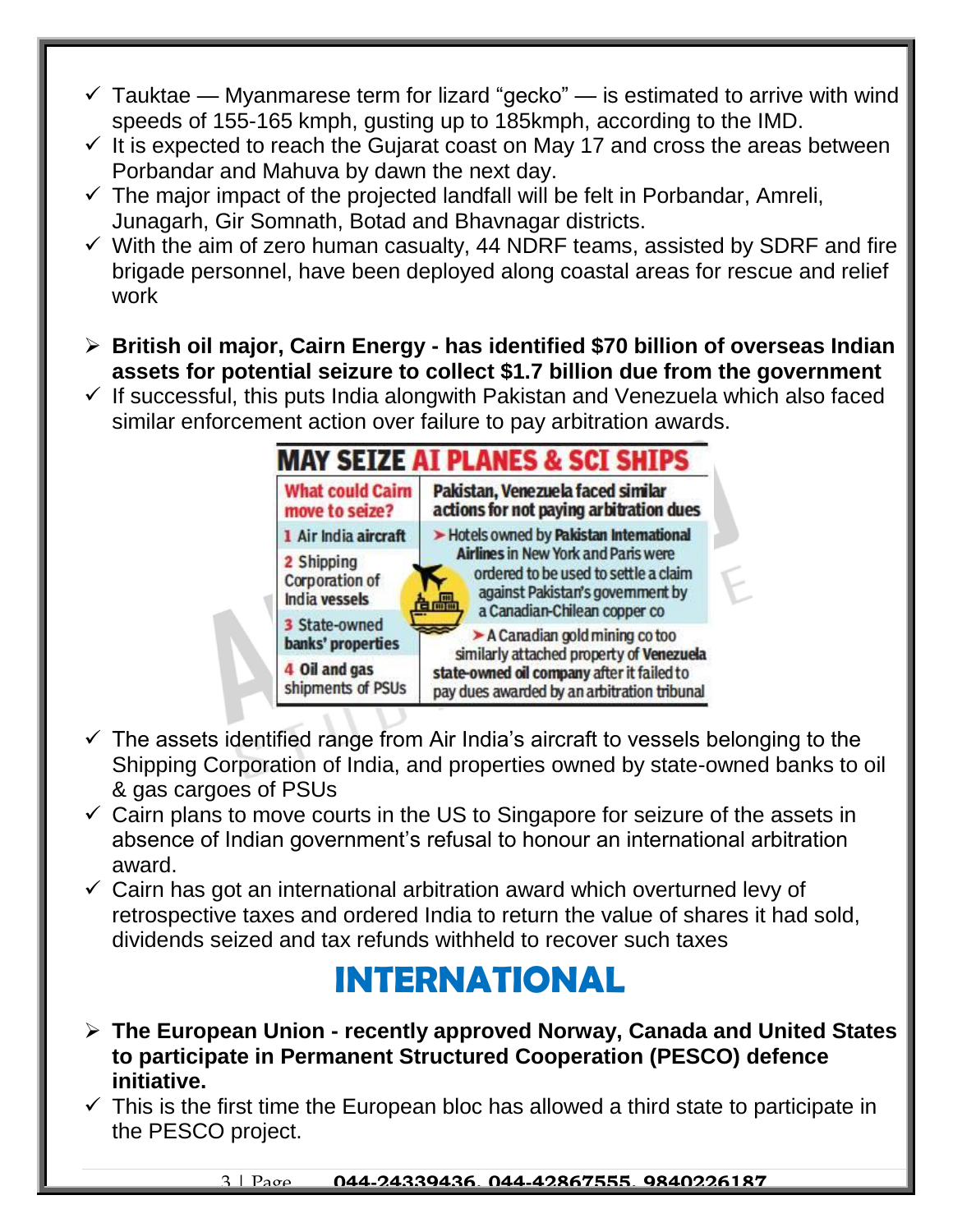- $\checkmark$  The three countries will now participate in the Military Mobility Project in Europe.
- $\checkmark$  The Military Mobility Project is designed to support the free movement of military units in the European Union through improvement of infrastructure and removal of bureaucratic barriers.
- $\checkmark$  PESCO is part of the European Union security and defence policy.
- $\checkmark$  It was launched based on the Treaty of European Union introduced by Treaty of Lisbon in 2009.
- $\checkmark$  The members of NATO are predominantly members of PESCO project
- $\checkmark$  The United States has raised concerns against PESCO several times.
- $\checkmark$  In November 2020, the European Union allowed non-EU members to participate in PESCO.
- $\checkmark$  Following this, Canada, US and Norway had requested to participate in PESCO.
- **The United Kingdom - has become the first country to announce driving regulations for self-driving vehicles at low speeds**.
- $\checkmark$  According to the UK government, around 40% of UK cars will have self-driving capabilities by 2035, thereby generating 38,000 jobs in the country.
- $\checkmark$  The Government of UK has been working on a highway code for the use of selfdriving vehicles, beginning with Automated Lane Keeping Systems (ALKS).
- $\checkmark$  The speed limit of the ALKS is to be set at 37 miles per hour in a single lane
- $\checkmark$  A self-driving vehicle is fully autonomous without any requirement for a driver.
- $\checkmark$  Self-driving technologies have been developed by Uber, Google, Nissan, Tesla etc.,
- $\checkmark$  These self-driving systems use an internal surrounding map consisting of lasers, sensors and radars
- $\checkmark$  Based on the map created, instructions are delivered to the actuators of the vehicle.

# **SCIENCE, TECHNOLOGY & ENVIRONMENT**

- **The scientists - have recently created lightest-ever known form of Uranium called the Uranium-214.**
- $\checkmark$  The researchers created the new uranium isotope at the Heavy Ion Research Facility in Lanzhou, China.
- $\checkmark$  The newly discovered uranium is an isotope, or a variant of Uranium
- $\checkmark$  It has 30 more neutrons than protons, one neutron lesser than the next-lightest known uranium isotope
- $\checkmark$  Because neutrons have mass, uranium-214 is much lighter than more common uranium isotopes, including uranium-235, which is used in nuclear reactors and has 51 extra neutrons.
- $\checkmark$  The discovery could reveal more about an alpha particle that gets ejected from certain radioactive elements as they decay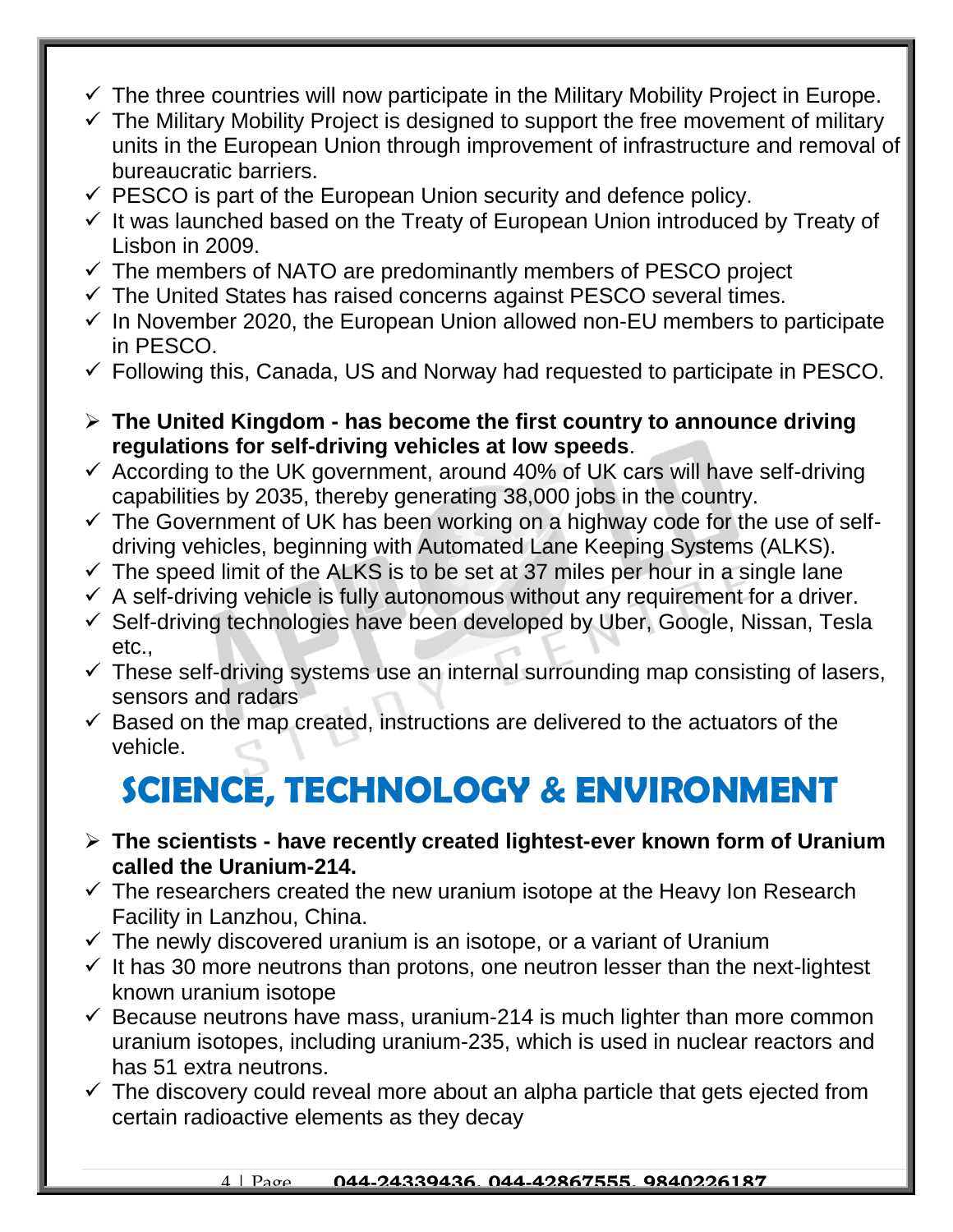- $\checkmark$  The new uranium-214 isotope had a half-life of just half a millisecond, meaning that's the amount of time it takes for half of the radioactive sample to decay
- $\checkmark$  The most common isotope of uranium called uranium-238 has a half-life of about 4.5 billion years, which is about the age of Earth.

## **DEFENCE**

 **The Indian and French Navies - recently conducted the VARUNA Naval Exercise in the Arabian Sea as part of the Clemenceau 2021.**



- $\checkmark$  The exercise included surface and anti-weapon firings, tactical manoeuvres, rotary wing flying operations including cross deck helicopter landings and air defence and anti-submarine exercises.
- $\checkmark$  The Indian Navy was represented by Stealth destroyer INS Kolkata, INS Talwar, INS Tarkash, Fleet Support Ship INS Deepak, Chetak Integral helicopters and a Kalvari class submarine, alongwith the P81 Long range Patrol Aircraft.
- $\checkmark$  The French Navy was represented by E2C Hawkeye aircrafts, Rafale-M fighter and Horizon class air defence destroyer Chevalier Paul.
- $\checkmark$  After VARUNA, 2021, the INS Tarkash continued its exercise with the French Navy Carrier Strike Group.
- $\checkmark$  On February 21, 2021, the French Carrier Strike Group set sail for a long operational deployment called "Clemenceau 21".
- $\checkmark$  With this mission, the French Navy deployed its military presence in areas of strategic interests namely Mediterranean Sea, Persian Gulf and the Indian Ocean.
- $\checkmark$  As a part of Clemenceau 21, France held the GASWEX exercise with its allies -Japan, Belgium and US forces - in the Arabian Sea and in the Gulf of Oman.

### **ECONOMY**

- **India - recently notified digital tax limit of Rs. 2 crore and 3,00,000 users under the Significant Economic Presence principle introduced in the Finance Bill 2018-19.**
- $\checkmark$  This revenue threshold is applicable for non-resident technology firms such as Netflix, Facebook, Google etc., in order to pay tax in India under new or revised bilateral tax pacts.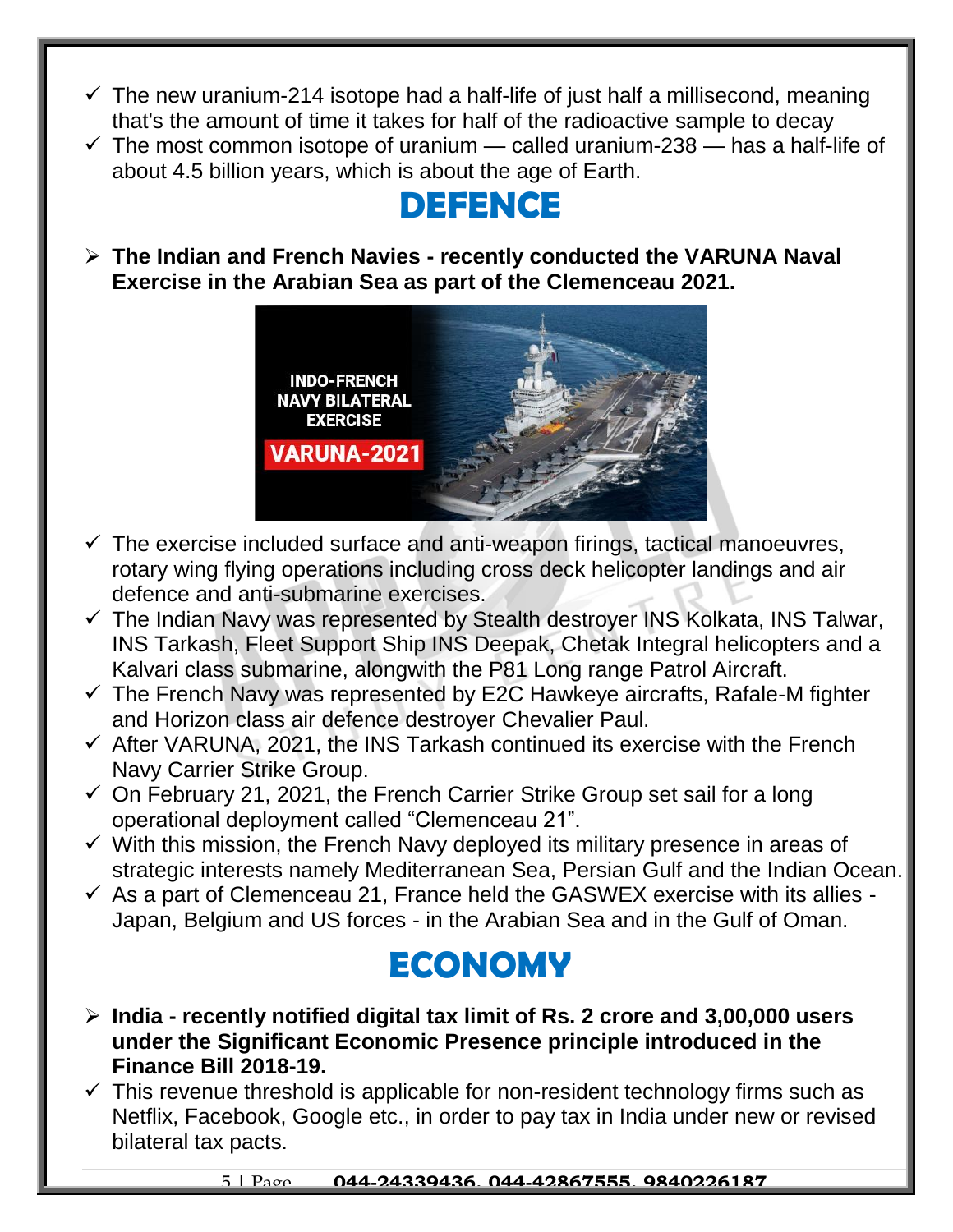- $\checkmark$  This will come into effect from April 1, 2022.
- $\checkmark$  However, in order to tax multinationals like Facebook, Google etc., India will require to renegotiate the tax treaty with the US
- $\checkmark$  The existing double taxation avoidance agreements will not be covered under the proposed change
- $\checkmark$  The digital companies will come under India's tax net only when the existing treaties get reviewed or when new ones are signed
- $\checkmark$  The Significant Economic Presence concept was introduced in 2018 under Income Tax Act, 1961.
- $\checkmark$  It means that a transaction in goods or services or property carried out by a Non-Resident in India, which includes download of software or data, is taxable.

#### **RANKINGS**

- **India - ranked 49th in the Chandler Good Governance Index out of 104 countries**
- $\checkmark$  The Chandler Good Governance Index is released by the Chandler Institute of Governance headquartered in Singapore.



- $\checkmark$  The index is prepared based on seven pillars namely leadership and foresight, strong institutions, robust laws and policies, attractive market place, financial stewardship, helping people rise, global influence and reputation.
- $\checkmark$  Finland topped the ranking following Switzerland, Singapore, Netherlands, Denmark and Norway.
- $\checkmark$  Pakistan was ranked at 90<sup>th</sup> place, while Sri Lanka was placed at 74<sup>th</sup> and Nepal at 92<sup>nd</sup>.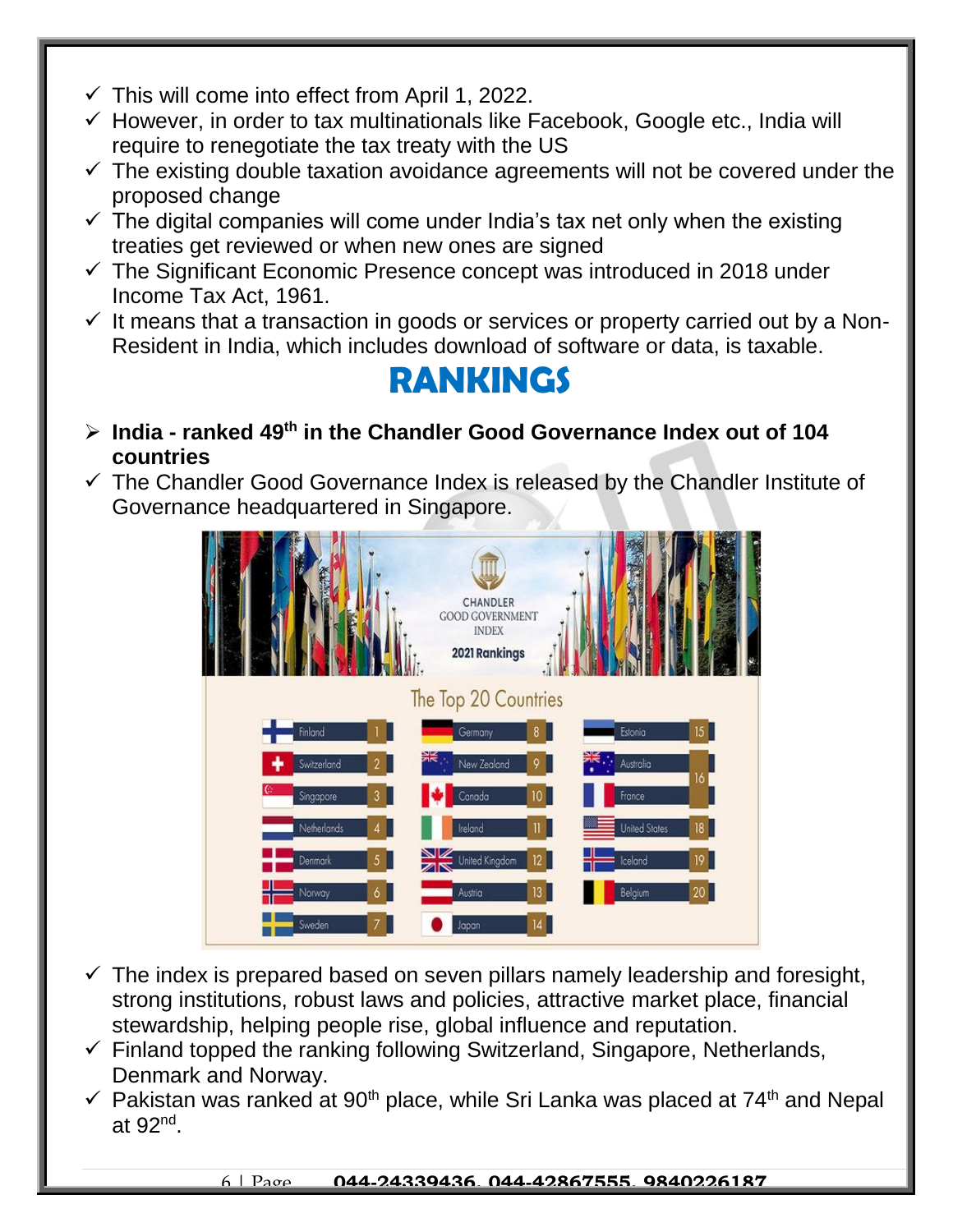- $\checkmark$  Among BRICS countries China ranked 140<sup>th</sup>, Brazil at 67<sup>th</sup>, Russia at 48<sup>th</sup>, South Africa at 70<sup>th</sup>.
- $\checkmark$  India celebrates Good Governance Day on December 25.

### **INTERNATIONAL DAY**

**International Day of Light - May 16** 



- $\checkmark$  The day aims to raise awareness on the critical role played by light-based technologies in everyday life
- $\checkmark$  The observation of the day aims to highlight the contribution of light in science, technology, art, culture, education and in the overall sustainable development of the world, thereby helping achieve the UNESCO goals of education, equality, and peace.
- $\checkmark$  Theme 2021 'Trust Science'
- $\checkmark$  On this day in the year 1960, the first ever successful operation of LASER was conducted by physicist and engineer, Theodore Maiman
- $\checkmark$  The International Day of Light is administered from the International Basic Science Programme (IBSP) of UNESCO, and its Secretariat is located at the Abdus Salam International Centre of Theoretical Physics (ICTP) at Trieste, Italy
- $\checkmark$  In 2015, to raise global awareness of the achievements of light science and its applications, the UN observed the International Year of Light and Light-based Technologies 2015 (IYL 2015).
- $\checkmark$  Following the success of IYL 2015, Ghana, Mexico, New Zealand and Russia placed a resolution before the UNESCO Executive Board supporting the idea of an International Day of Light.
- $\checkmark$  The Board decision was endorsed by the UNESCO General Conference at its 39th session on November 7, 2017, and the first IDL was held on May 16, 2018.
- **The National Aeronautics and Space Administration (NASA) – is celebrating the month of 'May' as Asian American Pacific Islander Heritage Month.**